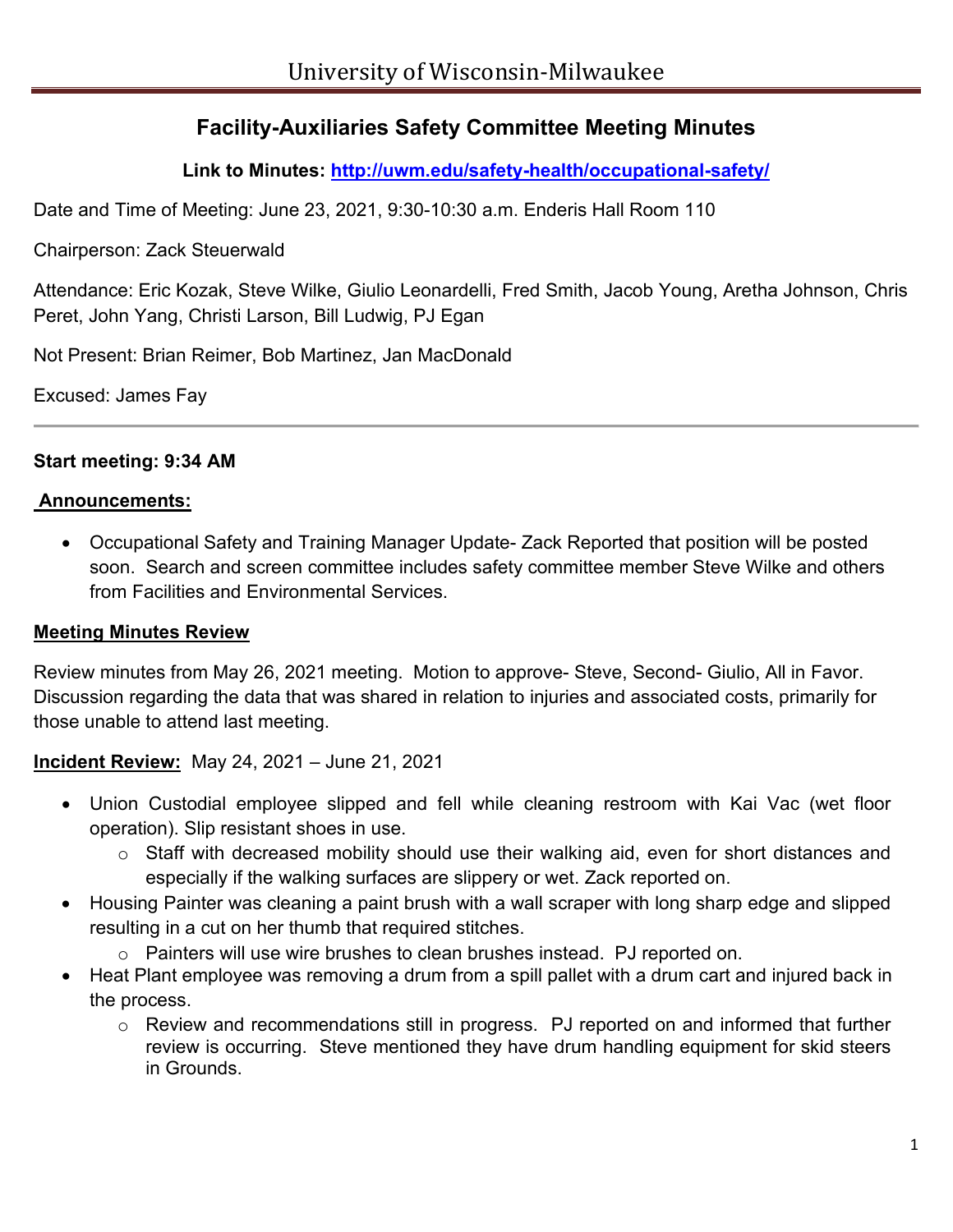## **New Business:**

- SOP Sharing/Standardization Safe Operating Procedures. Zack asked about starting a SharePoint site/folder for SOPs that all could access and share across Facility Services, Housing, and Union. Jacob commented that this would be helpful to him in his area. US&A will create a site.
- Working in Isolation Policy and Approval Process. Zack reported on the new UW System policy and UWM approval process that will be communicated out in the near future.

## **Old Business:**

- Attic Access Safety Concerns for Garland, Pearse and Vogel Halls Update.
	- o Rick Koehler agreed to revisit the quotation on installing a new attic access door at Vogel Hall. New estimate will not include removing the existing hatch door just placing plywood over it in the attic. Then if that door is ever needed to bring up larger objects such as a motor it is still an option for delivering equipment to the attic.
	- o We are moving forward with this project. Awaiting revised quote to be sent to Tom Piccorelli for final approval to proceed with the project.
	- o The project received final approval to proceed on February 11, 2020. The project has been added to the Facilities Services Scheduling Minutes as of February 13, 2020. The following work orders have been created for the project: Shop 0 Carpenter FS-102318; Shop 3 Facility Repair FS-102321; Shop 5 Paint FS-102330; Shop 6 Mechanical FS-102322; Shop 7 Eng. Spec. Contractors FS-102320.
	- $\circ$  Abatement is provided for in the quote. Electrical work not needed for the project as the switch is on the wall in the hallway that is turned on prior to ascending the ladder.
	- o Due to issues surrounding location of the new hatch door it was determined that the project will not work. Erik Kozak will investigate some safety enhancements for accessing the attic area more safely.
	- o Bob Peck and Eric Kozak looked at Vogel Hall attic access on April 16, 2021 and were unable to come up with changes to make accessing the attic safer. Issues remaining foot clearance on ladder not adequate where ladder contacts the entry to the attic (under 12" s), You must use your head and left forearm to push open the trap door to its full extent while at the same time trying to maintain 3 points of contact with the ladder. After opening the trap door, you must descend the ladder to then re-extend the ladder 3 feet above the floor of the attic to comply with OSHA standards. Ladder position at the top of the stairs to access the attic increases the hazard for the person entering the attic and anyone who may be using the stairs at that time should a fall occur.
	- $\circ$  Eric recommended that an outside contractor provide input on what can be done to address the access issue.
	- o **Alternative safety procedure still in effect. US&A will explore a vendor to review the application.**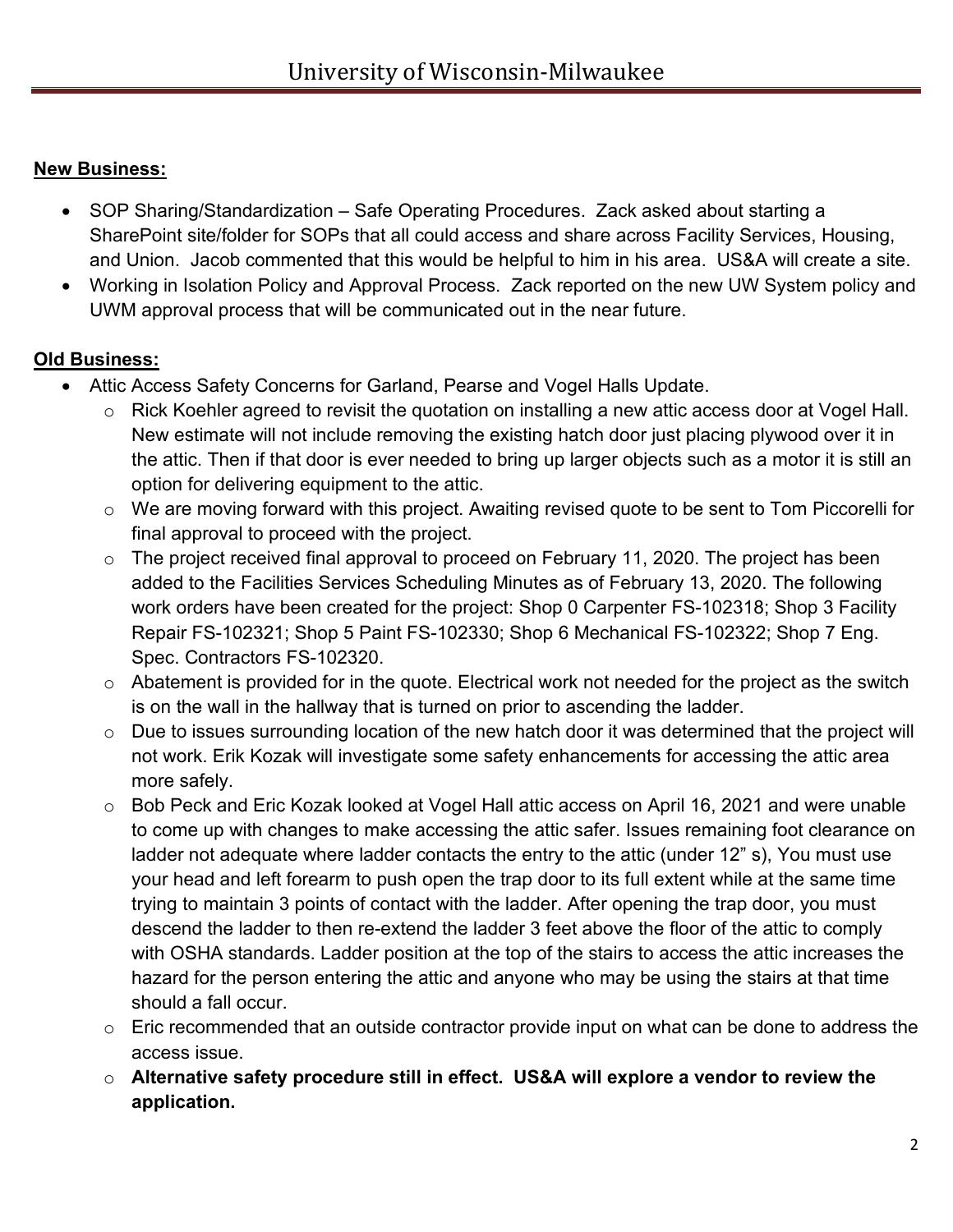- Fall Protection Update
	- o Toured Great Lakes Research Facility on April 2, 2021 to obtain a quote for fall protection from Infinity Fall Protection for railings and a ramp extending the work area near steam controls on mezzanine level. Awaiting quotation.
		- o **US&A to explore who the rep was and receive quote.**
	- o New ladder needed for safely accessing room B30 (mechanical room) in Norris Health Center. Eric Kozak is following up on this issue.
		- $\circ$  Eric updated that this is a crawl space and is being evaluated. A work order was submitted.
		- o **Eric reported 10-12 weeks for the repair to be completed.**
	- o Portable Safety Rails use. Zack updated that training/demo of the rails was performed by Bob Peck and Goran Stanojevic. The rails have been utilized and favorable feedback was received.
- Noise and Hearing Conservation
	- $\circ$  Contact James Fay [\(jamesfay@uwm.edu;](mailto:jamesfay@uwm.edu) (414) 313-9711) when you have job tasks that last for >4 hours involving loud noise so an exposure assessment can be performed. If the exposure assessment shows that noise is 85 dBA (calculated as an 8-hr time-weighted average) or higher then you will be enrolled in the UWM Hearing Conservation Program. An exposure assessment is needed to justify enrollment into the program.
	- $\circ$  Use a free Sound Level Meter App for your Phone to familiarize yourself with noisy job tasks/areas. To prevent hearing loss, wear hearing protection if readings are >80 dBA. For a more accurate exposure assessment that can be used to justify enrollment into the UWM Hearing Conservation Program, contact James Fay [\(jamesfay@uwm.edu;](mailto:jamesfay@uwm.edu) (414) 313-9711).
		- For iPhones: Download this free **iOS Sound Level Meter App from NIOSH**
		- For Android: Download this free [Android Sound Level Meter App](https://play.google.com/store/apps/details?id=coocent.app.tools.soundmeter.noisedetector&utm_campaign=free-traffic&utm_source=solutions-softonic-com&utm_medium=referral)
	- o Annual audiograms for Heat Plant and Grounds Staff TODAY.
	- o **Zack updated that James was still in need performing monitoring for more data on noise as there are positions such as Carpenters where they may be close to the noise threshold.**

## **Training:**

- Safety Training Shops in June 2021
	- o Heat Illness Prevention Training course in the **SafeColleges Training Program**.
- Safety Training Shops in July 2021
	- o Aerial Lift Training course (Facilities), Back Injury and Lifting (Custodial, Grounds) in the **SafeColleges Training Program**
	- o **Giulio inquired about hands-on recertification. US&A exploring options to conduct recertifications due to safety position vacancy.**

### **Other Business Follow-up:**

• Committee Go Around- No additional business